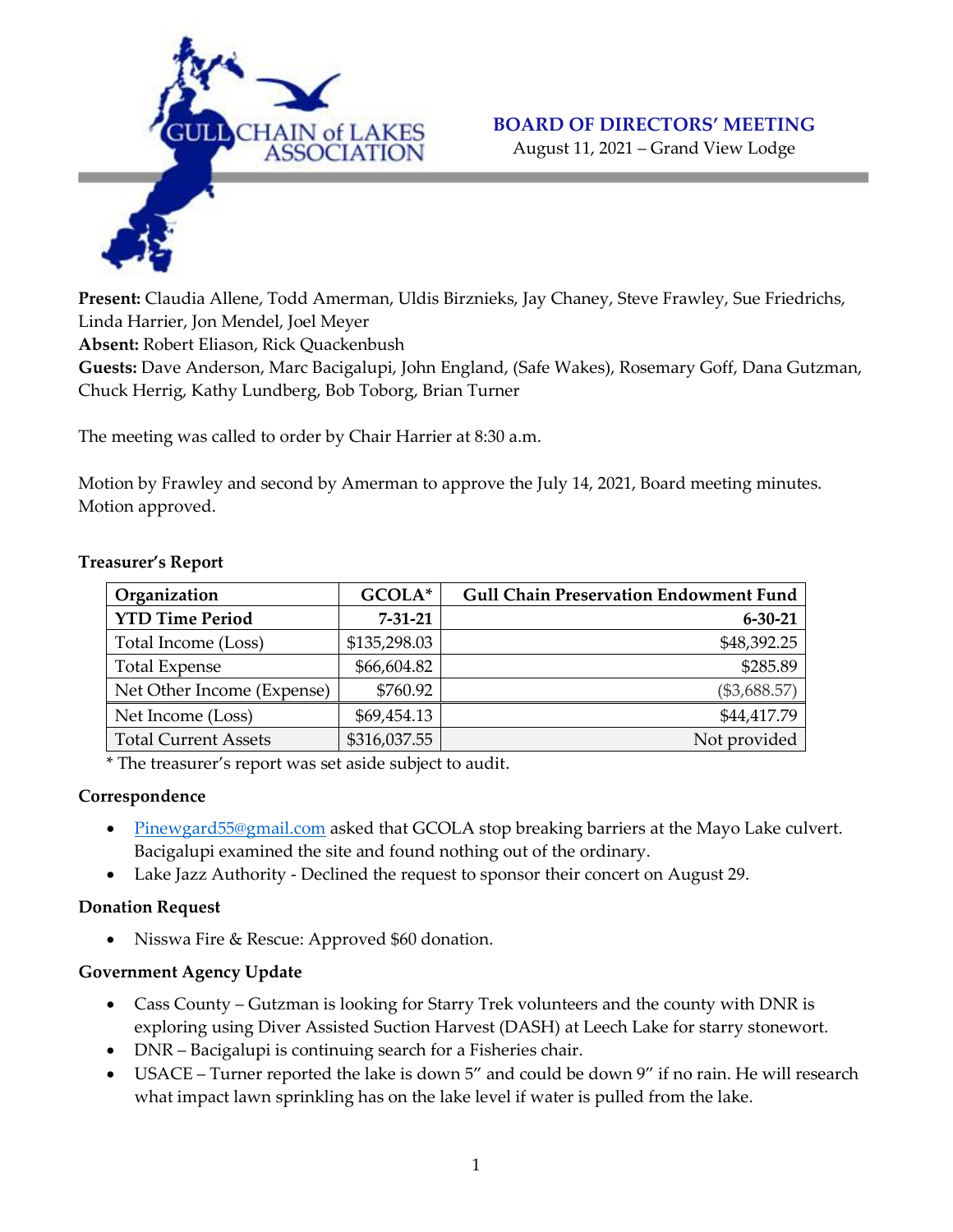# **Event Updates**

- ACCL meeting Herrig will send report to be distributed to Board members.
- MN COLA meeting Birznieks announced the Government Relations committee has committed \$500 to help fund a media campaign. The key messages include waiting for the SAFL wake study results so that decisions are based on science with a goal of protecting the land and water and maintaining safety for individuals.

## **Gala Committee**

- Harrier requested input from the board which resulted in the following suggestions for the future:
	- o Research alternative for GiveSmart.
	- o Send a survey to members before start planning.
	- o Consider an alternative location.
	- o Explore having the ticket cost cover the food only.
	- o Select a Gala chair now so get started early.
- Preliminary financial results show income of \$27K, but not all invoices have been received.

## **Annual Meeting**

 Chaney will explore cost and availability for event to be hosted at Gull Lake Sailing School next year.

## **Nominations Committee**

 Motion by Frawley and second by Amerman to renew Board terms for Birznieks and Chaney until 2024. Motion approved.

## **2022 Planning**

- Harrier requested that Committee Chairs meet with their committees to establish 2022 priorities and bring their recommendations to the September Board meeting.
- The available Endowment Fund annual distribution for 2021 is \$14.8K. Birznieks recommends that Committee Chairs keep this in mind as they plan their 2022 priorities.

# **AIS Committee**

• No report

## **Communications Committee**

 Lundberg stated the newsletter has gone to Lakes Printing and is expected to be mailed early September. If anyone has a picture of a memorial buoy please send to Friedrichs. Lundberg will start a search for media relations volunteer.

## **Environmental Committee**

• No report.

## **Finance & Audit Committee**

 Birznieks notified the Board that AIS donations from members have been transferring to the AIS Fund monthly instead of on an annual basis. The Membership form will be changed from 'AIS Fund' to 'AIS Expenses' so that clear to anyone donating.